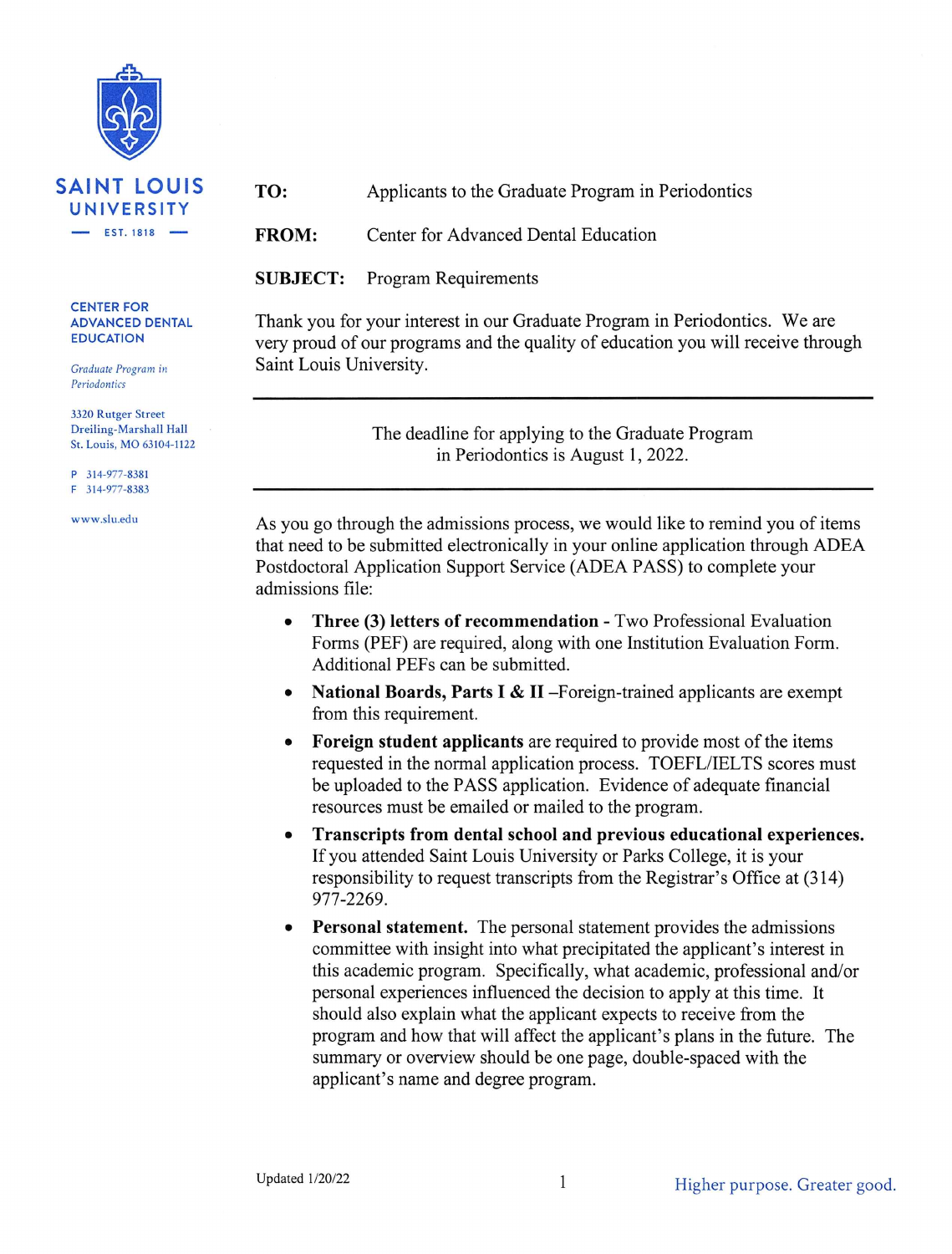- **Postdoctoral Dental Matching Program match number.** All applicants must obtain a match code number from National Matching Services.
- **Photo.** A recent photo must be emailed to **Kimberly.cox@health.slu.edu.**
- **Curriculum Vitae/Resume**

Application requirement items to be mailed/emailed to [Kimberly.cox@health.slu.edu](mailto:Kimberly.cox@health.slu.edu) :

- 1. Photo (emailed)
- 2. TOEFL/IELTS scores (international applicants only). There are no exemptions for this requirement. TOEFL code is 6629.
- 3. Foreign transcripts and ECE report (international applicants only)
- 4. Proof of financial support (international applicants only)

The Center for Advanced Dental Education at Saint Louis University offers a three-year program in the specialty of Periodontics that leads to a certificate in Periodontology and a Master of Science in Dentistry degree. The program is offered in close affiliation with A.T. Still University.

The program consists of clinical and didactic training on the graduate level in the specialty of Periodontics. The program is thirty-six months in duration and starts on or about July 1 of each year. The program is fully accredited by the Commission on Dental Accreditation of the American Dental Association. Following completion of the program, graduates are educationally qualified for certification by the American Board of Periodontology.

Three residents are admitted to the program each year. The didactic and clinical portions of the program are conducted at two universities, Saint Louis University Center for Advanced Dental Education and A.T. Still University Missouri School of Dentistry and Oral Health. The clinical portion of the curriculum encompasses all aspects of periodontal treatment including, but not limited to, non-surgical therapy, hard and soft tissue resective and regenerative surgery, implant surgery, ridge augmentation procedures, occlusal therapy, conscious sedation, periodontal plastic surgery and maintenance therapy. Teaching experience in the undergraduate curriculum is also required by the graduate students.

The Center for Advanced Dental Education (CADE) at Saint Louis University offers advanced dental education in the areas of Endodontics, Periodontics, Orthodontics and Pediatric Dentistry. CADE is part of the Saint Louis University Medical Center campus in St. Louis, Missouri. The clinic at A.T. Still University Missouri School of Dentistry and Oral Health, is only a few minutes away from CADE, and through its partnership with Affinia Healthcare, serves a large, underserved, and diverse community. Additionally, a voluntary rotation at The Center for Dental Anesthesia enhances the experience of the residents in the management of sedation cases. These clinical facilities enable the periodontal residents to see a large patient population and ensure a well-rounded exposure to all periodontal and implant treatment modalities and complexities.

The faculty from the Graduate Periodontics Program, is composed of full-time and part-time faculty. Most of the periodontal faculty are certified as diplomates of the American Board of Periodontology. All of the faculty have private practice experience. This group of individuals